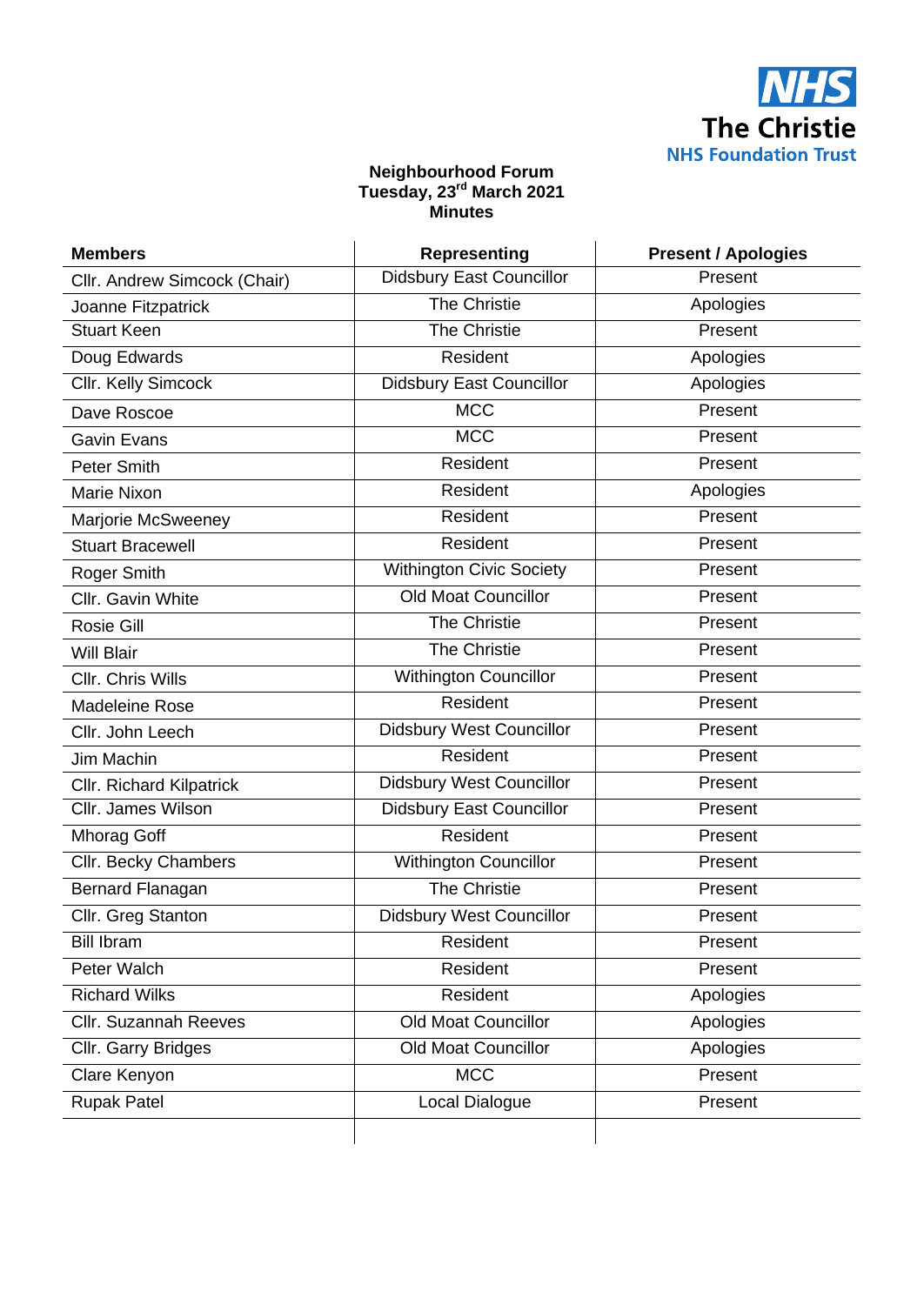|             |                                                                                                                                                                                                                                                                                                                                                                                                                                                                                                                                                                                                                                                                                                                                                                                                                                                                                                                                                                                                                                                                                                                                                                                                                                                                                                                                                                                                                                                                                                                                                                                                                                                                                                                                                                                                                                                                                                                                                                                                                                                                                                                                                                                                                                                                                                                                                                                                                                                                                                                                                        | <b>Action</b>             |
|-------------|--------------------------------------------------------------------------------------------------------------------------------------------------------------------------------------------------------------------------------------------------------------------------------------------------------------------------------------------------------------------------------------------------------------------------------------------------------------------------------------------------------------------------------------------------------------------------------------------------------------------------------------------------------------------------------------------------------------------------------------------------------------------------------------------------------------------------------------------------------------------------------------------------------------------------------------------------------------------------------------------------------------------------------------------------------------------------------------------------------------------------------------------------------------------------------------------------------------------------------------------------------------------------------------------------------------------------------------------------------------------------------------------------------------------------------------------------------------------------------------------------------------------------------------------------------------------------------------------------------------------------------------------------------------------------------------------------------------------------------------------------------------------------------------------------------------------------------------------------------------------------------------------------------------------------------------------------------------------------------------------------------------------------------------------------------------------------------------------------------------------------------------------------------------------------------------------------------------------------------------------------------------------------------------------------------------------------------------------------------------------------------------------------------------------------------------------------------------------------------------------------------------------------------------------------------|---------------------------|
| 01/21       | <b>Standard Business</b>                                                                                                                                                                                                                                                                                                                                                                                                                                                                                                                                                                                                                                                                                                                                                                                                                                                                                                                                                                                                                                                                                                                                                                                                                                                                                                                                                                                                                                                                                                                                                                                                                                                                                                                                                                                                                                                                                                                                                                                                                                                                                                                                                                                                                                                                                                                                                                                                                                                                                                                               |                           |
| a           | <b>Chair's Welcome and Introductions</b>                                                                                                                                                                                                                                                                                                                                                                                                                                                                                                                                                                                                                                                                                                                                                                                                                                                                                                                                                                                                                                                                                                                                                                                                                                                                                                                                                                                                                                                                                                                                                                                                                                                                                                                                                                                                                                                                                                                                                                                                                                                                                                                                                                                                                                                                                                                                                                                                                                                                                                               |                           |
|             | The Chair welcomed members to the meeting.                                                                                                                                                                                                                                                                                                                                                                                                                                                                                                                                                                                                                                                                                                                                                                                                                                                                                                                                                                                                                                                                                                                                                                                                                                                                                                                                                                                                                                                                                                                                                                                                                                                                                                                                                                                                                                                                                                                                                                                                                                                                                                                                                                                                                                                                                                                                                                                                                                                                                                             |                           |
| $\mathbf b$ | <b>Apologies for absence</b><br>Noted above.                                                                                                                                                                                                                                                                                                                                                                                                                                                                                                                                                                                                                                                                                                                                                                                                                                                                                                                                                                                                                                                                                                                                                                                                                                                                                                                                                                                                                                                                                                                                                                                                                                                                                                                                                                                                                                                                                                                                                                                                                                                                                                                                                                                                                                                                                                                                                                                                                                                                                                           |                           |
| C           | Minutes of the last meeting held on Tuesday 22 <sup>nd</sup> December 2020                                                                                                                                                                                                                                                                                                                                                                                                                                                                                                                                                                                                                                                                                                                                                                                                                                                                                                                                                                                                                                                                                                                                                                                                                                                                                                                                                                                                                                                                                                                                                                                                                                                                                                                                                                                                                                                                                                                                                                                                                                                                                                                                                                                                                                                                                                                                                                                                                                                                             |                           |
|             | Noted as a correct record.                                                                                                                                                                                                                                                                                                                                                                                                                                                                                                                                                                                                                                                                                                                                                                                                                                                                                                                                                                                                                                                                                                                                                                                                                                                                                                                                                                                                                                                                                                                                                                                                                                                                                                                                                                                                                                                                                                                                                                                                                                                                                                                                                                                                                                                                                                                                                                                                                                                                                                                             |                           |
| d           | <b>Matters arising</b>                                                                                                                                                                                                                                                                                                                                                                                                                                                                                                                                                                                                                                                                                                                                                                                                                                                                                                                                                                                                                                                                                                                                                                                                                                                                                                                                                                                                                                                                                                                                                                                                                                                                                                                                                                                                                                                                                                                                                                                                                                                                                                                                                                                                                                                                                                                                                                                                                                                                                                                                 |                           |
|             | All matters arising are covered on the agenda for this meeting.                                                                                                                                                                                                                                                                                                                                                                                                                                                                                                                                                                                                                                                                                                                                                                                                                                                                                                                                                                                                                                                                                                                                                                                                                                                                                                                                                                                                                                                                                                                                                                                                                                                                                                                                                                                                                                                                                                                                                                                                                                                                                                                                                                                                                                                                                                                                                                                                                                                                                        |                           |
| 02/21       | <b>CPZ Extension Update</b>                                                                                                                                                                                                                                                                                                                                                                                                                                                                                                                                                                                                                                                                                                                                                                                                                                                                                                                                                                                                                                                                                                                                                                                                                                                                                                                                                                                                                                                                                                                                                                                                                                                                                                                                                                                                                                                                                                                                                                                                                                                                                                                                                                                                                                                                                                                                                                                                                                                                                                                            |                           |
|             | Claire Kenyon (CK) attended the meeting to provide an update on the CPZ<br>extension scheme. CK stated that the programme has been delayed slightly and<br>has not yet been submitted for delegated approval but that this will happen in the<br>next couple of weeks. This has been mainly due to the pandemic and internal<br>resources which has affected the ability to deliver a scheme of this size and<br>therefore will take longer through systems and approvals. This process then has to<br>go through the legal process for the drafting and the statutory consultation period.<br>CK stated that all this information will be communicated but work is ongoing to<br>make sure this is implemented in a timely manner. CK informed members that it<br>could be sometime in May for commencing the statutory advertising period which is<br>a 21 day period.<br>JL raised a minor point that could the road markings be as close to the kerb as<br>possible as others he has seen in the areas near Didsbury Point are not and it looks<br>like they are in the middle of road and look wrong. CK noted these comments.<br>RK raised a question regarding when the scheme goes through the legal process<br>and the consultation begins. He wondered if it is correct that representation by<br>residents is dealt with like an objection as this can be a long process and thought<br>that a timeline would be helpful to manage expectations. CK agreed to look into this<br>and will feedback on this point.<br>CW requested that updates on the scheme be noted in the neighbourhood<br>newsletter as this would be helpful for residents. SK agreed to this.<br>MR asked if the consultation included residents in the existing scheme and in<br>particular what changes have been made to the existing scheme. For example,<br>including part of Oak Road as 'residents only' as she understood that residents on<br>Rathen Road wanted some 'resident only' parking.<br>CK stated that the responses received had been re-assessed and that when the<br>scheme goes to statutory consultation it is done in a legal format and residents can<br>request all documents and will be able to look at those specific areas. The scheme<br>arrived at is not yet approved but is being put forward for approval.<br>AS wished CK well with the legal process and thanked her for attending this<br>evening's meeting. He stated he looked forward to early notice of any information to<br>circulate to members.<br>CK left the meeting. | <b>CK</b><br><b>SK</b>    |
| 03/21       | <b>Tree Planting update</b>                                                                                                                                                                                                                                                                                                                                                                                                                                                                                                                                                                                                                                                                                                                                                                                                                                                                                                                                                                                                                                                                                                                                                                                                                                                                                                                                                                                                                                                                                                                                                                                                                                                                                                                                                                                                                                                                                                                                                                                                                                                                                                                                                                                                                                                                                                                                                                                                                                                                                                                            |                           |
|             | This item specifically related to tree planting between the Christie site and<br>Withington village. SK had taken an action from last time to meet with a number of<br>representatives. SK advised that no meeting had taken place as yet but he will<br>follow up on this matter and arrange a meeting and walkround. This will be an<br>agenda item at the next meeting in June 2021.<br>RS stated that it will be much better to take place on site and not on Zoom. SK<br>stated this was his intention and will arrange accordingly.                                                                                                                                                                                                                                                                                                                                                                                                                                                                                                                                                                                                                                                                                                                                                                                                                                                                                                                                                                                                                                                                                                                                                                                                                                                                                                                                                                                                                                                                                                                                                                                                                                                                                                                                                                                                                                                                                                                                                                                                              | <b>SK/KB</b><br><b>SK</b> |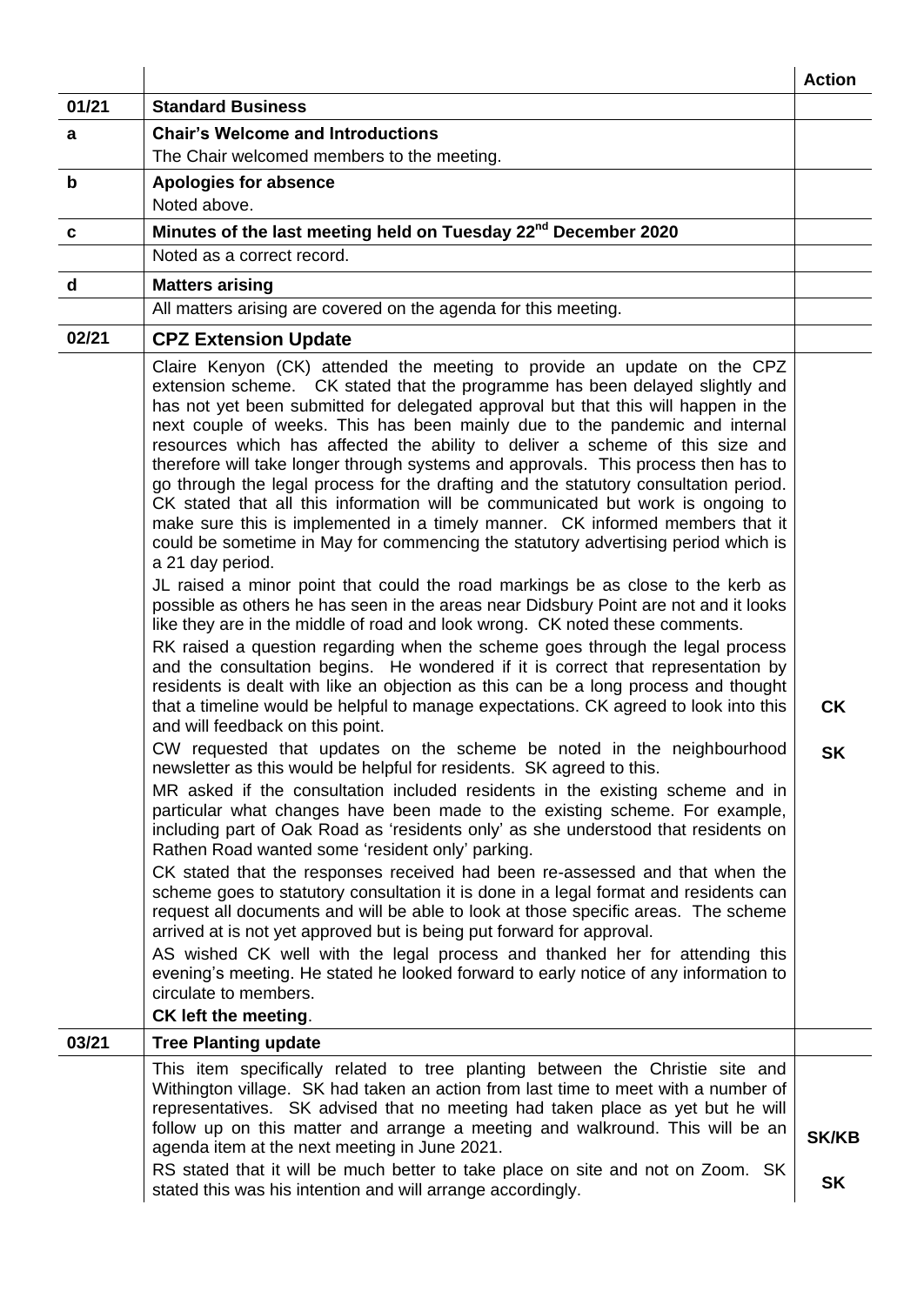| 04/21 | <b>Neighbourhood Newsletter</b>                                                                                                                                                                                                                                                                                                                                                                                                                                                                                                                                                                                                                                                                                                                                                                                                                                                                                                                                                                                                                                                                                                                                                                                                                                                                                                                                                                                                                                                                                                                                                                                                                                                         |           |
|-------|-----------------------------------------------------------------------------------------------------------------------------------------------------------------------------------------------------------------------------------------------------------------------------------------------------------------------------------------------------------------------------------------------------------------------------------------------------------------------------------------------------------------------------------------------------------------------------------------------------------------------------------------------------------------------------------------------------------------------------------------------------------------------------------------------------------------------------------------------------------------------------------------------------------------------------------------------------------------------------------------------------------------------------------------------------------------------------------------------------------------------------------------------------------------------------------------------------------------------------------------------------------------------------------------------------------------------------------------------------------------------------------------------------------------------------------------------------------------------------------------------------------------------------------------------------------------------------------------------------------------------------------------------------------------------------------------|-----------|
|       | SK reported that at the previous meeting of the neighbourhood forum, discussion<br>had taken place about frequency and content of this newsletter which had resulted<br>in it being produced every three weeks. SK stated that it continues to be more<br>Paterson focussed but in the coming weeks there will be regular updates regarding<br>the tiered car park. SK asked those present if they are still happy to receive this<br>newsletter every three weeks or if more frequent information is required from the<br>trust and therefore it reverts back to fortnightly?<br>MG stated that she felt the newsletter was very good and the frequency was fine.<br>She added her only comment would be that sometimes the news seems quite late<br>and a little more advance notice would be better.<br>SK stated that this was a valid comment and was probably due to the process of<br>approving the drafts between him and the Comms team. SK will take the feedback<br>to try to forecast better and perhaps provide some bullet points for future activities<br>from now on as this is a very fair comment.                                                                                                                                                                                                                                                                                                                                                                                                                                                                                                                                                                    | <b>SK</b> |
| 05/21 | TfGM platinum award for the travel plan                                                                                                                                                                                                                                                                                                                                                                                                                                                                                                                                                                                                                                                                                                                                                                                                                                                                                                                                                                                                                                                                                                                                                                                                                                                                                                                                                                                                                                                                                                                                                                                                                                                 |           |
|       | WB attended the meeting to present this item.<br>WB stated that this award is open to all organisations in Greater Manchester. The<br>trust had previously achieved the gold standard for all initiatives. Last year the<br>platinum award was introduced and the trust was awarded this. Two main reasons<br>for achieving this award was the work with new starters and job adverts and the<br>monitoring of sustainable travel through surveys. Bike maintenance sessions,<br>public transport offers, park and ride are also commendable achievements. The<br>new freedom to ride scheme has been introduced with a revised package value cap<br>of £6,000 and has been well received by the bicycle user group. The Christie is<br>now seen as a benchmark for trusts across the country for the amount of<br>engagement undertaken and transparency in promoting active green travel. The<br>trust is also introducing a working from home policy and the trust will look at the<br>data and encourage more of this in the future obviously taking into account the<br>needs of the service. WB also shares best practice with other trusts and<br>organisations.<br>In the future, the trust will provide more bicycle maintenance sessions and this will<br>be free of charge. The trust will also have additional cycle facilities and will build<br>upon remote working and offer greater flexibility for staff.<br>AS extended his congratulations to WB and the team for being the first trust in the<br>North West to attain this award. He reminded the forum that The Christie is<br>exemplary in green travel and that £6,000 will buy a great bike, probably electric, |           |
| 06/21 | which will increase the distance people can travel to get to work.                                                                                                                                                                                                                                                                                                                                                                                                                                                                                                                                                                                                                                                                                                                                                                                                                                                                                                                                                                                                                                                                                                                                                                                                                                                                                                                                                                                                                                                                                                                                                                                                                      |           |
|       | The Christie Capital Development update<br>SK informed members that Chris Noble had recently retired from The Christie and<br>that they may remember him for all the work he carried out with the group.<br>AS asked SK to pass on his personal thanks to Chris for all his support with the<br>Neighbourhood forum.<br>SK stated that at the last neighbourhood forum meeting, his presentation covered a<br>lot of detail on the trust's Covid response work but this time SK intended to focus<br>more on the main capital projects.<br><b>Paterson build:</b><br>SK acknowledged that there had been some recent parking issues with contractors<br>parking on a waiting area and also an email that was sent out incorrectly but this<br>now seems to have been resolved.<br>Works are now completing on the ground floor and work is taking place on the lift<br>shafts and staircases and the upper floors. Overall, the contractor remains on<br>programme with work due to finish in December 2022.                                                                                                                                                                                                                                                                                                                                                                                                                                                                                                                                                                                                                                                                            |           |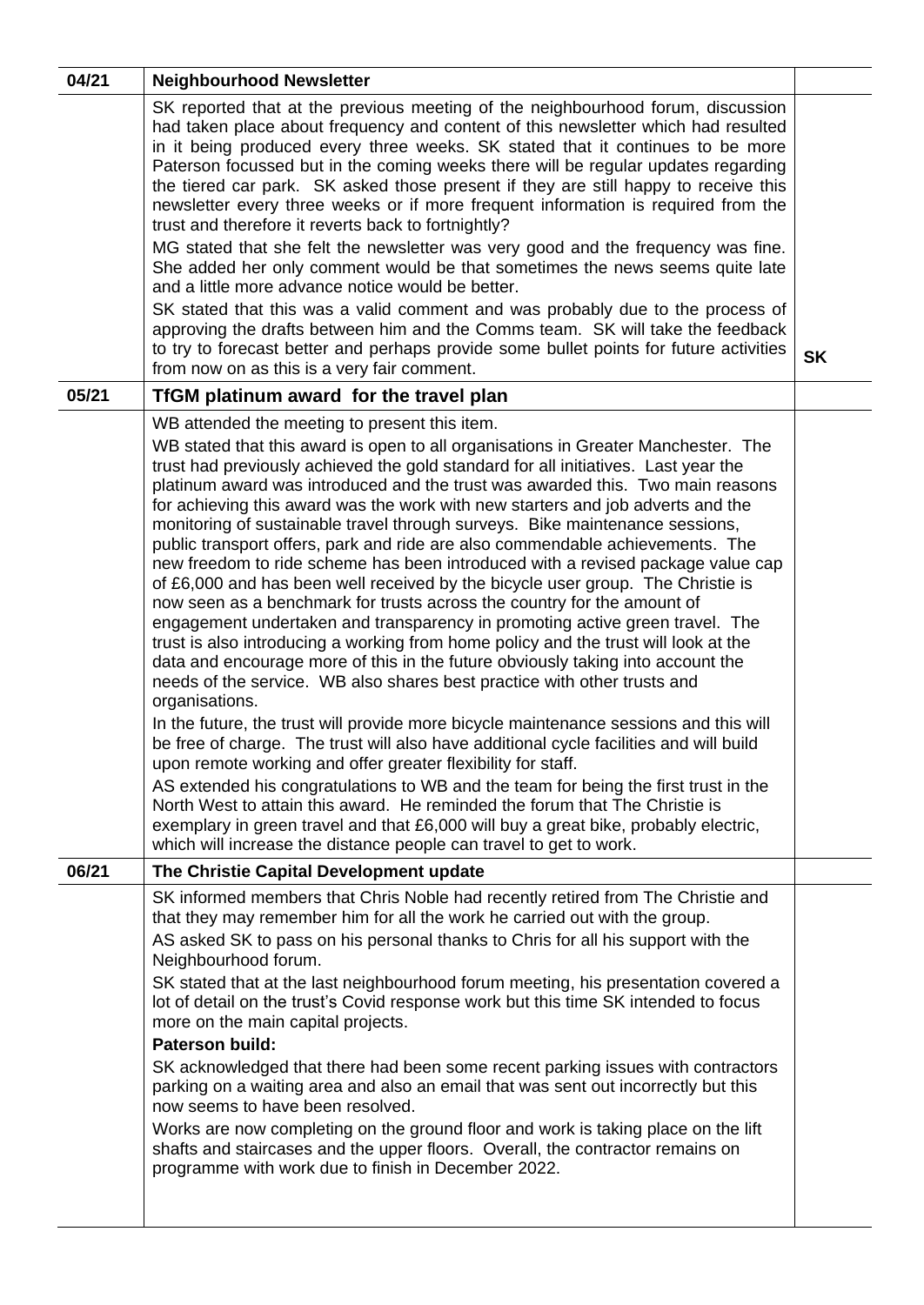#### **Christie at Macclesfield:**

This build is the Trust's 3<sup>rd</sup> satellite site. Vinci are the contractor and work started in July 2020. SK stated that he is delighted at the progress made so far in 8 months. The trust has appointed Vinci for the car park build and that it is hoped to see similar progress with the tiered car park.

### **Tiered car park:**

As already stated, the trust has appointed Vinci Construction for the car park build. SK reminded members that this build is a planning condition of the Paterson and was paused due to Covid. Work commenced in March and is due for contractual completion in March 2022. The trust has negotiated with Vinci to use some of the spaces from December 2021. There will be 12 electric vehicle charging bays and maybe more in the future.

SK stated that a key requirement for the scheme is the design being to the national ParkMark initiative, which moves away from dark and gloomy car parks into a much lighter area with greater surveillance and therefore greater protection of people and vehicles.

There is great awareness for the quality of the scheme and the trust is very much aware of the need to make sure the landscaping works, they are good neighbours and the scheme fits with the environment.

SK also showed a slide noting the tree plan which is consistent with the original planning application. He also showed a slide detailing the living wall which provides habitat for wildlife and also includes an automatic watering system. There is an obligation under the planning permission to keep this living wall in good repair and SK stated that the trust's gardener will look after this. The trust also intends to invest in some more mature trees.

### **Combined Heat & Power System:**

SK stated this contract has been signed with Vital Energi and that construction work will start shortly.

## **Other works:**

Other small works ongoing include floor replacement and lighting. The trust's smallest project is the opening of the CAR-T Ward which is nearing completion. SK concluded by showing a slide of the trust's garden which is looking awash with colour which should give confidence to residents that the gardener will tend to the car park living walls equally as well.

AS thanked SK for an excellent presentation with a huge amount of information. SB raised the issue of the planting scheme at the car park and wanted to congratulate SK and his team on what looked like a wonderful approach. There are plants of great variety and wildlife which is really commendable.

MG also wanted to second what SB stated and thinks it is a very well-considered design and really quite impressive.

AS asked DR what his initial thoughts were of the landscaping proposed. DR stated that it is probably one of the most difficult things in design terms to design a multistorey car park and that finding a well-designed scheme is very difficult. DR explained that particularly the effort with the living green walls makes this a very special thing. He stated that it is very good.

AS thanked SK once again for an excellent presentation.

# **07/21 Any Other Business**

| Becky Chambers raised an issue regarding the disposal of fabric facemasks and<br>litter around the site. SK stated he had not noticed masks being disposed of in<br>areas around the site but did state he had received reports of cigarettes butts on the<br>roads next to the site and to the area on the north-side. SK stated that a wider litter<br>pick will be arranged and an internal message to all staff to be mindful of the<br>disposal of masks and litter will also take place. | <b>SK</b> |
|------------------------------------------------------------------------------------------------------------------------------------------------------------------------------------------------------------------------------------------------------------------------------------------------------------------------------------------------------------------------------------------------------------------------------------------------------------------------------------------------|-----------|
| JL stated that it might be a good idea for an extra bin to be put on the exit on Oak<br>Road. SK stated he is happy to look at adding that.                                                                                                                                                                                                                                                                                                                                                    | <b>SK</b> |